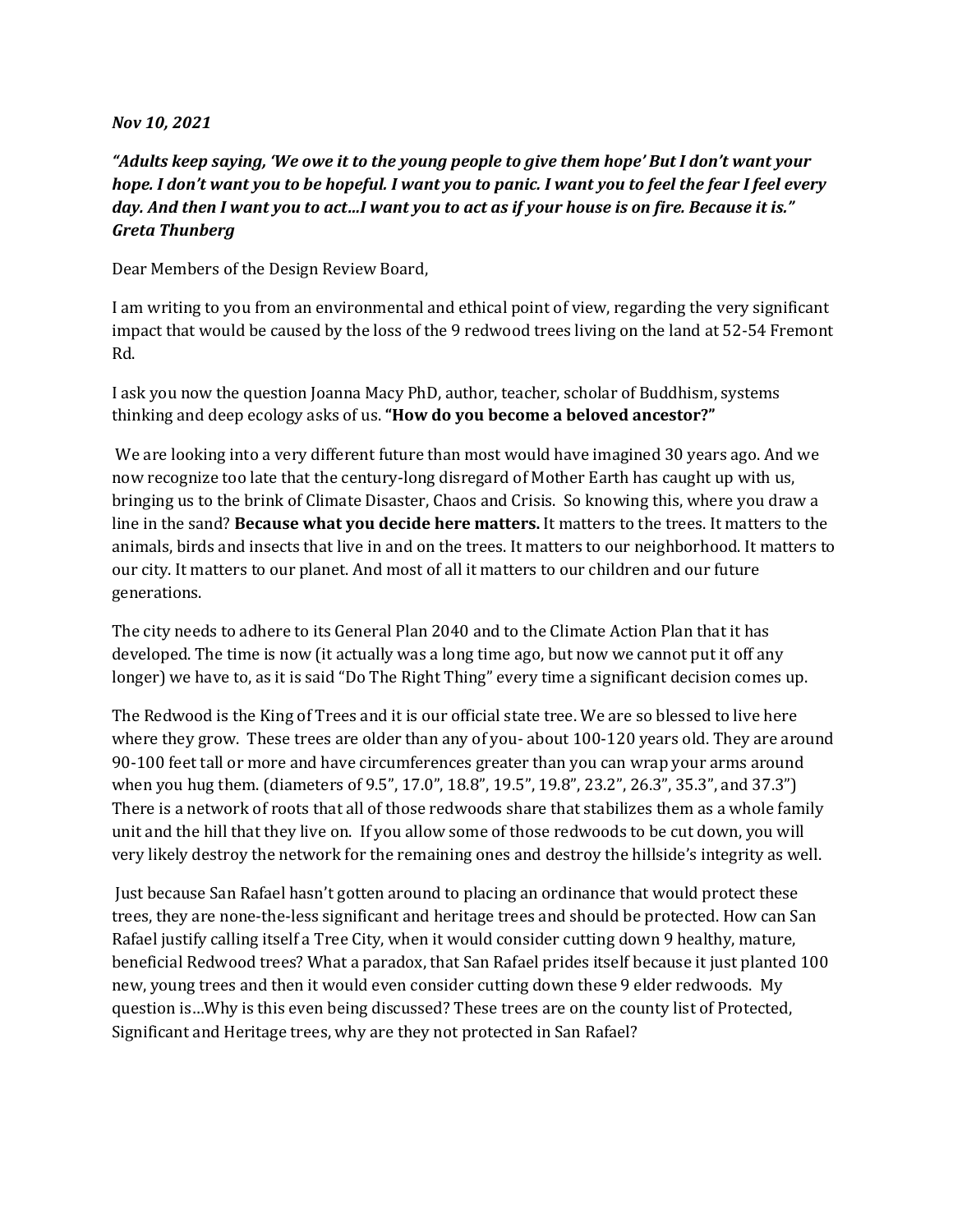And regarding mitigation: There are no trees, and not even newly planted young redwoods that are of equal value or greater to these existing trees. Nor is there a fee that could equal their value. The city needs to adhere to the General Plan 2040 and to the Climate Action Plan that it has developed.

We residents have a petition against cutting these trees down created for local residents of San Rafael that now is currently 206 signatures (and growing) and there are 362 signatures of Marin Co residents included in our petition.

Also, I started a petition on Change.org called "Save Our Neighborhood Redwoods". <https://www.change.org/p/city-of-san-rafael-help-save-our-neighborhood-redwoods> I have over 579 signatures so far (and growing daily). It includes people from San Rafael, Marin, California, around the US and from people in Ireland, UK, Luxembourg, Belgium, France, Germany, Spain, Switzerland, Austria, Netherlands, Finland, Italy, Hungary, Poland, Croatia, Russia, Brazil, Argentina, Chile, Mexico, Canada, Australia, New Zealand, Iran, Japan, Malaysia and Indonesia. Locally and all around the world people are concerned and watching to see what San Rafael is going to decide about these redwood trees. The whole world is watching you City of San Rafael. How does the City of San Rafael want its reputation to be to be seen?

So I ask you to…"Imagine the most perfect tree on Earth: one that outdoes all others in magnificence, size, height, productivity, architecture and ability to draw thousands of gallons of water, yet marvelously resists drought, fire, insects, disease, mudslides, flooding and wind; and it possesses exquisite biodiversity in its crown. Then, and only then, as naturalist and Sierra Club Founder John Muir put it, you'd know the "Kings of the forest, the noblest of a noble race"- the immortal Sequoia sempervirens, otherwise known as the coast redwood." Dr Reese Halter And John Muir also said…"God (\*Mother Earth) has cared for these trees, saved them from drought, disease, avalanches, and a thousand tempests and floods. But (\*s)he cannot save them from fools." (\* and my edits)

These majestic giants benefit the whole web of life. "They help mitigate Climate Disaster. Studies show that coast redwoods capture more carbon dioxide (CO2) from our cars, trucks, and power plants than any other tree on Earth. A typical tree will sequester about 1 ton of carbon in its lifetime. A coast redwood will sequester 250 tons of carbon. Just one coast redwood has the ability to absorb as much carbon as 250 "regular" trees. When redwoods are cut down, burned, or degraded by human actions, they release much of their stored carbon back into the atmosphere. And, they can no longer transform CO2 into the oxygen we breathe. This is a double-whammy for the growing imbalance in the world's carbon cycle and the climate's stability."

So between the latest IPCC's alarming warning on the state of our planet, The City of San Rafael's Climate Emergency Declaration, The General Plan and the Sustainability Action Plan, I ask you, why would you even considering cutting down these 9 beautiful, healthy, mature, beneficial and beloved in our neighborhood Redwood trees? Why would you put the desires of two non-resident financiers out to make a private profit over the city's Climate Action Plan and your San Rafael residents that live in this neighborhood? Because this house doesn't improve the housing stock, no low or middle income person could ever afford it, it is only for the wealthy.